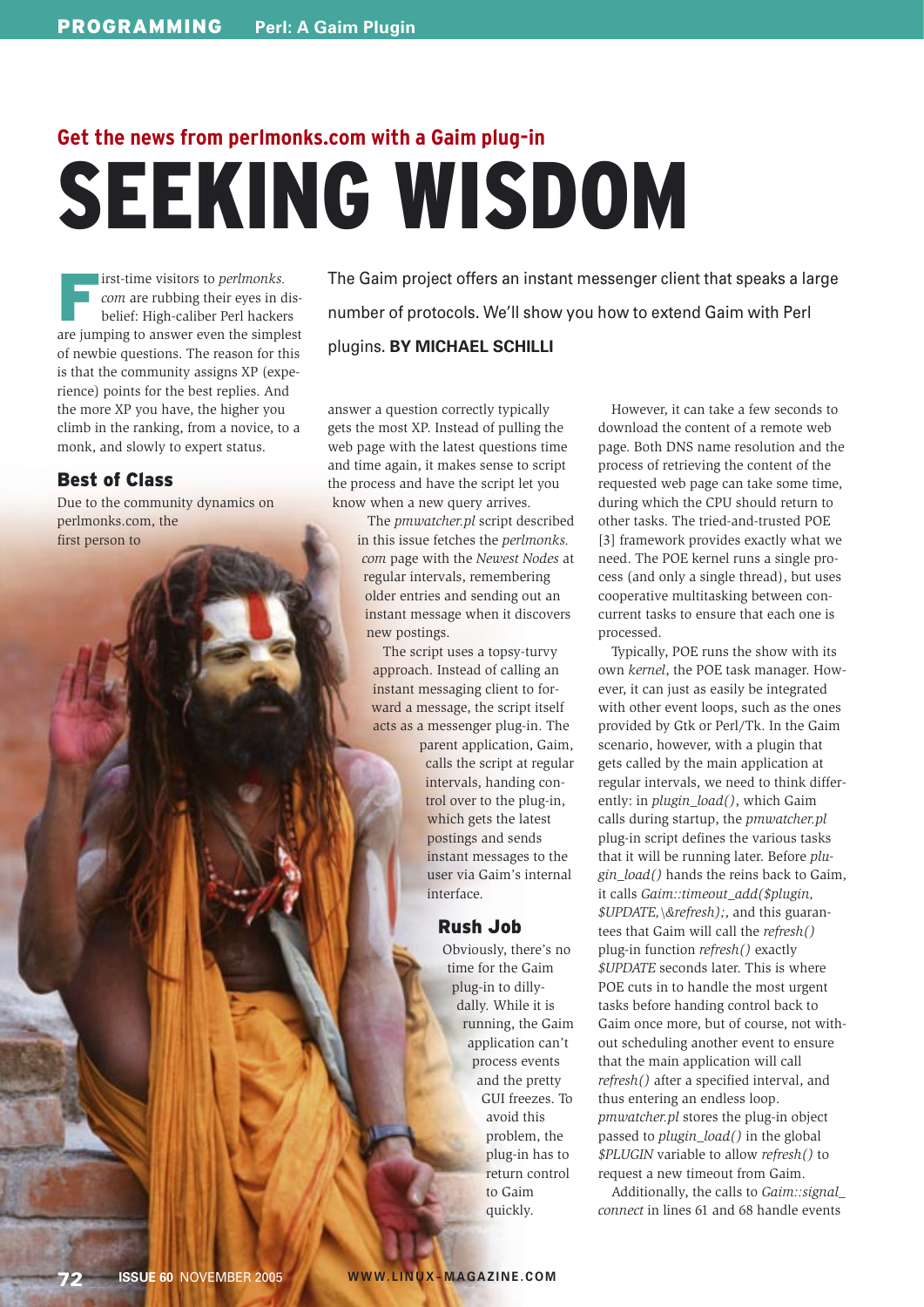from Gaim users logging on and off. When these events occur, Gaim jumps to the *buddy\_signed\_on\_callback* and *buddy\_signed\_off\_callback* functions defined in the plugin, which check if the username reported matches the name specified in line 25. If so, *buddy\_signed\_ on\_callback* stores the Gaim user structure in the global *\$BUDDY* variable. The variable is referenced later when sending a message to the user.

*buddy\_signed\_on\_callback* sets the *\$ACTIVE* flag to 1 when this special user logs on; and *buddy\_signed\_off\_callback* sets it to 0 when the user logs off. If *\$ACTIVE* is set, the plugin will run a single POE timeslice; if it isn't, nothing will happen in the plugin's *refresh* method.

If *refresh* were to call the POE *run()* method, it would never return. Instead, line 162 calls *run\_one\_timeslice()*, which simply processes the most pressing task in the POE pipeline, but returns immediately afterwards instead of continuing or waiting for further events.

As each timeslice can process only a small part of a request, the whole HTTP request can take about 20 *refresh()*

| Conversation Options | (210) 21 million hill. Searching for PuCa that talks spand                           |  |  |
|----------------------|--------------------------------------------------------------------------------------|--|--|
|                      | http://perfmonto.com/?nede.ul-1/1835                                                 |  |  |
|                      | CITE IN Pillow hill: Executing system command<br>http://pertmarks.com/mode_it=179232 |  |  |
|                      |                                                                                      |  |  |
|                      |                                                                                      |  |  |
|                      |                                                                                      |  |  |
|                      |                                                                                      |  |  |
|                      | .                                                                                    |  |  |
|                      |                                                                                      |  |  |
|                      |                                                                                      |  |  |

**Figure 1: New Perlmonks postings are reported via instant messaging, giving you an opportunity to gain XP by being first to offer help.**

cycles, but this is not really an issue. The only important thing is that the CPU keeps on running at full speed during the callback and does not wait for external events such as HTTP response data rolling in. POE uses POE::Component:: Client::HTTP to take care of the details involved in getting a page off the Web. If POE::Component::Client::DNS is installed, even the hostname will be

## ADVERTISEMENT

resolved asyncronously instead of by using *gethostbyname()*.

The initial POE state defined in line 83, *start* does nothing but initiate the next state, *http\_start*. The *post* method sends a request to the POE component *POE::Component::Client::HTTP*, which is already set up and running in the POE kernel; the *spawn* method call in line 76 takes care of this. The HTTP client component object (labeled *ua*) will change state to *http\_ready* whenever HTTP response data trickles in. Before *http\_ start* hands control back to the POE kernel, it requests a POE timeout 10 minutes in the future; this again triggers an *http\_start* state to get the Website again.

The *http\_ready* state handler is passed a reference to an array in *\$\_[ARG1]*; the first element in the array is an object of type HTTP::Response with the results of the web request (for more details on POE's unusual approach to passing parameters, check out [3].)

#### Needle in a Haystack

To extract the links and text passages from the questions section of the down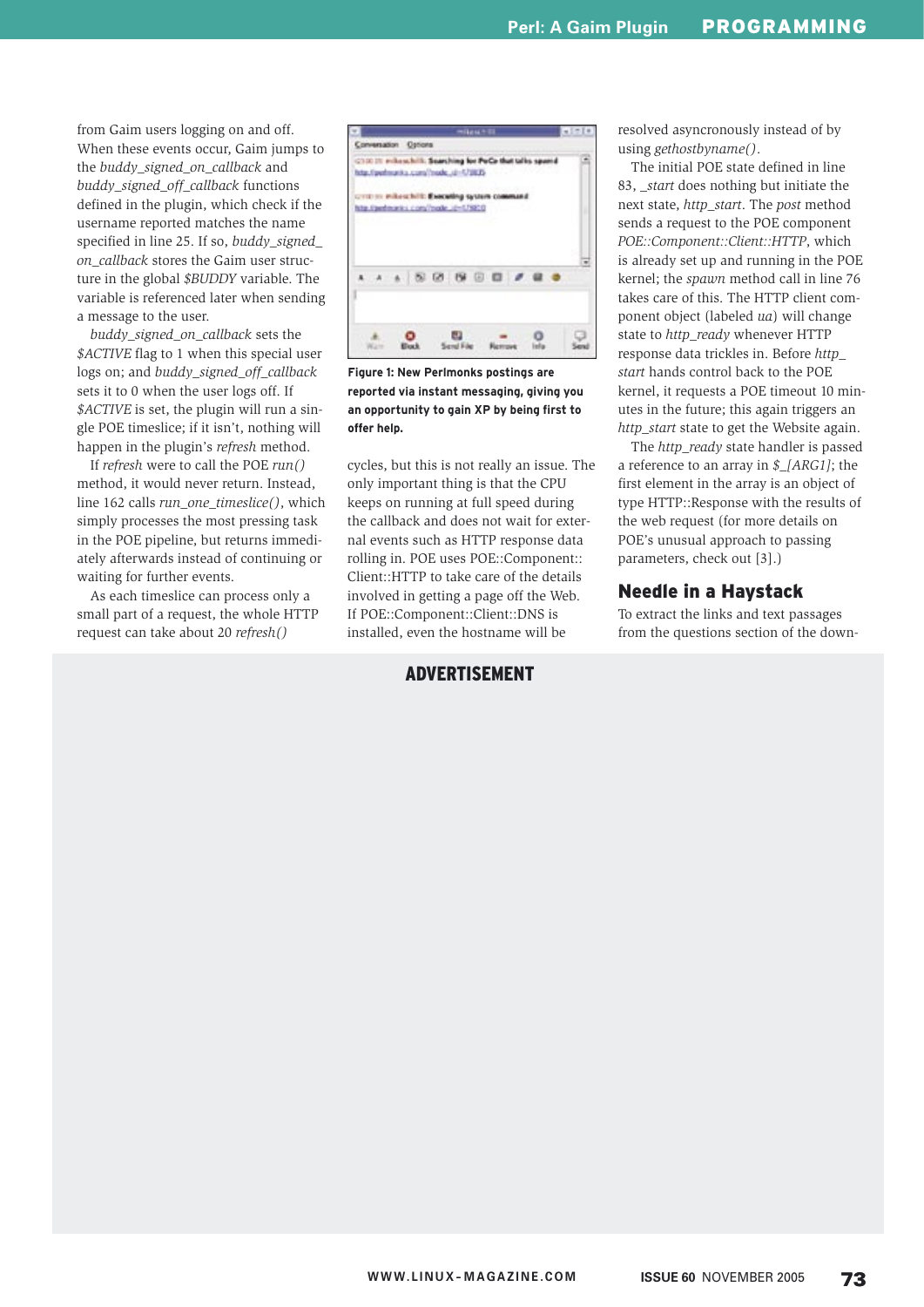loaded Perlmonks page, the *qparse* function in line 237 implements an HTML parser. Not every link on the page will belong to a new query, because there are other sections associated with the page, such as Discussion or Meditations, that

we want our *pmwatcher.pl* script to ignore.

HTML::TreeBuilder creates a tree of HTML elements from an HTML document. *aparse*() navigates the tree built by HTML::TreeBuilder, first going to a

known  $\lt A$  > element with toc-Ouestions in its name attribute.

From the HTML::Element type node that this finds, the parent() method takes us one level up the tree, where the while loop in line 269 looks for a

#### **Listing 1: pmwatcher.pl**

001  $\#!/$ usr/bin/perl -w 003 # pmwatcher - Gaim plugin to  $004 \#$ watch perlmonks.com 006 use strict; 007 use Gaim: 008 use HTML::TreeBuilder; 009 use URI::URL; 010 use  $CGI$  qw(a); 011 use Cache::FileCache:  $012$  use POF 013 qw(Component::Client::HTTP); 014 use HTTP::Request::Common;  $015$ 016 our \$FETCH\_INTERVAL = 600; 017 our \$FFTCH URL  $018$ "http://perlmonks.com/" 019 . "?node=Newest%20Nodes"; 020 021 our  $$ACTIVE = 0:$  $022$ 023 # Call plugins every second 024 our  $$UPDATE = 1;$ 025 our  $SUSER = "mikeschild"$ : 026 our \$BUDDY = undef;  $027$  our \$PLUGIN = undef; 028 029 our %PLUGIN\_INFO = ( 030 perl\_api\_version  $\Rightarrow$  2, 031 name  $\Rightarrow$  "pmwatcher", 032 summary  $\Rightarrow$  $033$ "Perlmonks Watch Plugin", 034 version =>  $"1.0"$ , 035 description  $\Rightarrow$ 036 "Reports latest postings " . "on perlmonks.com, " 037 . "Mike Schilli, 2005" 038  $\cdot$  "(m\@perlmeister.com)",  $039$ 040  $\log 2$   $\Rightarrow$  "plugin\_load",  $041$  ):  $042$ 043 our  $%$ cache =  $044$ new Cache::FileCache(  $045$  {  $046$  $namespace$  => "pmwatcher",  $047$  } 048  $)$  ;  $049$ 051 sub plugin\_init {

053 return %PLUGIN\_INFO;  $054$  }  $055$ 057 sub plugin\_load { 059 my (\$plugin) =  $@_{-};$  $060$ 061 Gaim::signal\_connect(  $062$ Gaim::BuddyList::handle(),  $063$ "buddy-signed-on".  $064$ \$plugin, 065 \&buddy\_signed\_on\_callback,  $066$  ):  $067$ 068 Gaim::signal\_connect(  $069$ Gaim::BuddyList::handle(), "buddy-signed-off", 070 071 \$plugin,  $072$ \&buddy\_signed\_off\_callback, 073  $)$ :  $074$ 075 POE:: Component:: Client:: HTTP  $076$  $\rightarrow$ spawn( Alias  $\Rightarrow$  "ua". 077 078 Timeout  $\Rightarrow$  60. 079  $\cdot$ 080 081 POE::Session->create( 082 inline states  $\Rightarrow$  { 083  $_{\text{start}} \Rightarrow$  sub { 084 \$poe kernel->yield( 085 'http\_start');  $086$  $\cdot$ . 087  $http_start$  => sub { 088 089 Gaim::debug info( 090 "pmwatcher".  $091$ "Fetching \$FETCH\_URL\n"  $092$  $)$  ; 093 \$poe kernel->post( 094 "ua", 095 "request". 096 "http\_ready",  $097$ GET \$FETCH\_URL); 098 \$poe\_kernel->delay( 099 'http\_start',  $100$ \$FETCH\_INTERVAL 101  $\cdot$  $102$  $\}$  ,

 $103$  $104$  $http_ready \Rightarrow sub {$ 105 Gaim::debug\_info( 106 "pmwatcher",  $107$ "http ready \$FETCH URL\n" 108  $)$ ;  $109$ my  $$resp = $[(ARG1]->[0];$  $110$  $if($resp->is_success())$  {  $111$ pm\_update( 112  $$resp$  ->content()); 113  $\left[ \begin{array}{cc} 1 & \rho \end{array} \right]$  se { 114 Gaim::debug info( 115 "pmwatcher". 116 "Can't fetch " . 117 "\$FETCH URL: " . 118 \$resp->message() 119  $\cdot$ ):  $120$  $\rightarrow$ 121  $\}$ , 122  $\left\{ \right\}$ 123  $\rightarrow$ 124 125 Gaim::timeout\_add(\$plugin, 126 \$UPDATE, \&refresh);  $127$  \$PLUGIN = \$plugin;  $128$ 129 131 sub buddy\_signed\_on\_callback{ 133 my (\$buddy, \$data) =  $@_{-};$ 134 135 return if 136 \$buddy->get\_alias ne \$USER; 137  $$ACTIVE = 1:$  $138$  \$BUDDY = \$buddy;  $139$  }  $140$  $142$  sub 143 buddy\_signed\_off\_callback { 145 my (\$buddy, \$data) =  $@$ ;  $146$ 147 return if 148 \$buddy->get\_alias ne \$USER;  $149$  \$ACTIVE = 0;  $150$  \$BUDDY = undef;  $151$ }  $152$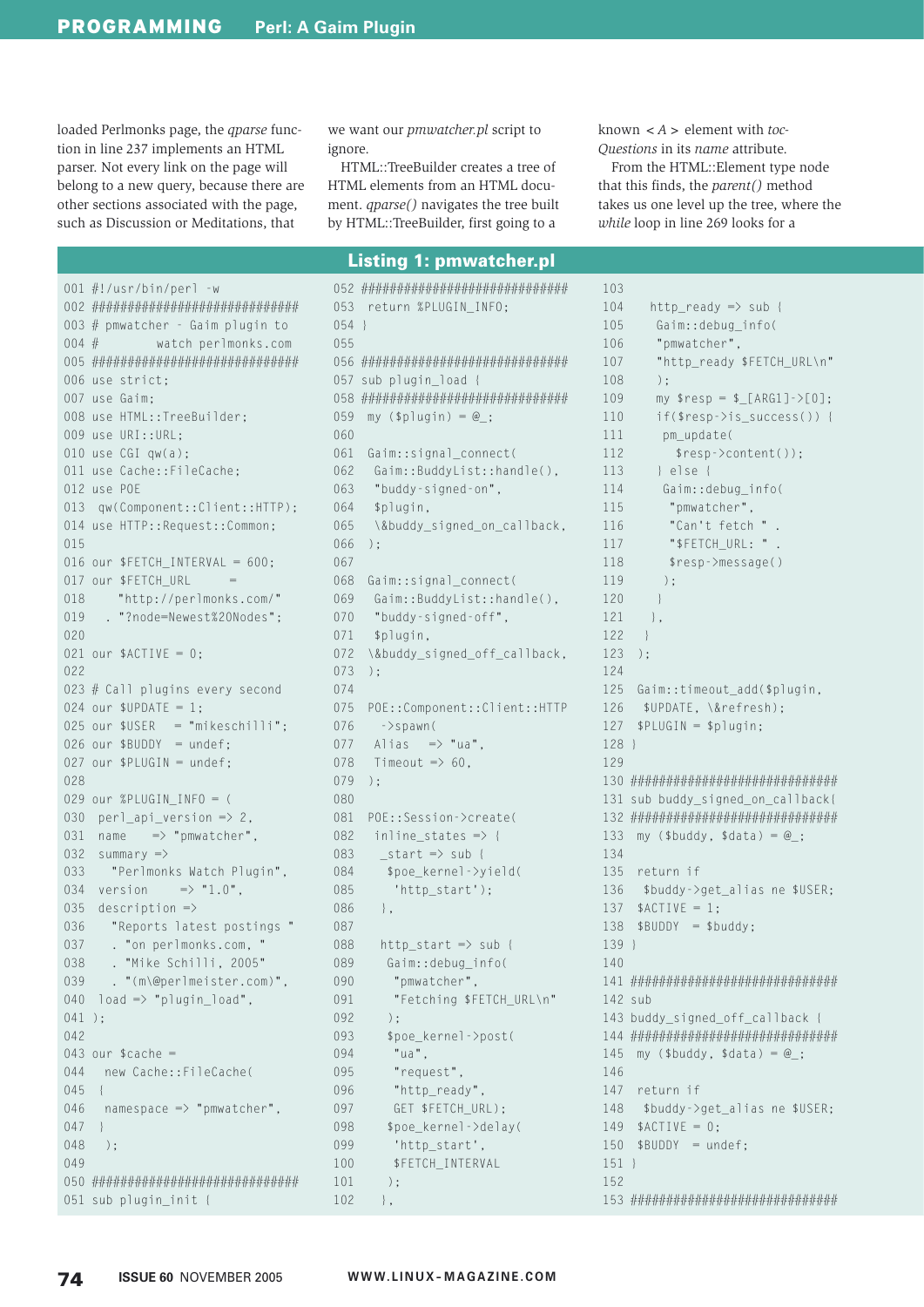$\langle$  table  $\rangle$  element by calling *right()* to move to the right at this level of the tree. The table has rows of links with the questions in the first column of the table and links to the posters in the second column.

This is why the first for loop in 274 goes to each  $\langle tr \rangle$  element (the table rows), and why the inner loop searches for  $\langle a \rangle$  links when it gets there. Starting at the current element, the look  $down()$  method of a tree element

searches downward for nodes with specific properties and hands matching elements back as a list. The  $\text{\textendash} tag = \text{\textendash} stag$ name condition searches for tags with the required names.  $attrname =$ \$attrvalue checks if the tags that this

#### **Listing 1: pmwatcher.pl**

 $205$ 

154 sub refresh { 156 Gaim::debug\_info( 157 "pmwatcher", 158 "Refresh (ACTIVE=\$ACTIVE)\n"  $159$  ); 160 if (\$ACTIVE) { 161 \$poe\_kernel 162  $\rightarrow$ run\_one\_timeslice();  $163 \quad \}$ 164 165 Gaim::timeout add(\$PLUGIN. 166 \$UPDATE, \&refresh);  $167$  } 168 170 sub pm\_update { 172 my  $(\text{thtml\_text}) = \textcircled{a}_{\text{}}$ ; 173 174 if (my @nws = 175 latest\_news(\$html\_text)) { 176 177  $mv$  \$  $c$  = 178 Gaim::Conversation::IM::new 179  $($BUDDY->get_account(),$  $180$ \$BUDDY->get name() 181  $\cdot$  ) : 182 183  $$c$  ->send(" $$_{\rm n}$ ") for @nws; 184  $\vert$ 185 } 186 188 sub latest\_news { 190 my  $(\text{shtml\_string}) = \textcircled{2};$ 191 192 my  $$start$  url = 193 URI::URL->new(\$FETCH\_URL);  $191$ 195 my \$max\_node; 196 197 my  $$saved =$ 198 \$cache->get("max-node"); 199 200  $$saved = 0$ unless defined \$saved; 201 202 203 my @aimtext =  $()$  : 204

for my \$entry ( 206  $@{$ { qparse(\$html\_string) }){ 207 208 my  $($text, $wr]) = @$entry;$  $209$ 210  $my$  (\$node) = 211  $\text{Surl} = \sqrt{(\det 1) + \det 2}$ 212 if  $(\text{space } > \text{~saved})$  { 213 Gaim::debug\_info(  $214$ "pmwatcher", 215 "New node \$text (\$url)"); 216 217  $\sin^{-1}$ 218  $a({$  href =>  $\text{surl }$  },  $\text{surl }$  }  $219$  $220$ push @aimtext, 221 "<b>\$text</b>\n\$url"; 222  $\mathcal{E}$  $223$ 224  $\frac{max_{\text{node}}}{m}$  = \$node 225 if !defined \$max\_node 226 or  $\text{$}$  max node  $\text{$}$   $\text{$}$  snode:  $227$  } 228 229 \$cache->set("max-node", 230 \$max node) 231 if \$saved < \$max node: 232 233 return @aimtext;  $234$  } 235 237 sub gparse { 239 my  $(\text{shtml\_string}) = \textcircled{2};$  $740$ 241 my  $$start\_url =$ 242 URI:: URL->new(\$FETCH\_URL): 243 244 my @questions =  $( )$ ;  $245$ 246 my  $$parser =$ 247 HTML::TreeBuilder->new(); 248 249 my  $$tree =$ 250 \$parser->parse( 251 \$html\_string); 252 253 my (\$questions) = 254 \$tree->look\_down( "\_tag", "a", 255

"name", "toc-Questions"):  $256$ 257 258 if (!\$questions) { Gaim::debug\_info( 259 260 "pmwatcher". "No Questions section" 261  $262$  $\rightarrow$ : 263 return undef; 264  $\rightarrow$ 265  $266$  my \$node = 267  $$a$ uestions- $>$ parent():  $268$  $269$  while(\$node->tag() 270 ne "table") { 271  $\text{pnode} = \text{pnode} - \text{p}_i$  $272$  } 273 274 for my \$tr ( \$node->look\_down( 275 276 "\_tag", "tr" 277  $))$  { 278 279 for my  $a$  ( 280 \$tr->look down( "\_tag", "a" 281 282  $)$ ) { 283  $my$  \$href = 284  $$a$ - $>}attr('href');$ 285 my  $$text = $a$-}as_text$  ; 286  $mv$   $sur$ ]  $:$ 287 URI::URL->new(\$href, 288 \$start url): 289 290 push @questions, 291  $[$  \$text, \$url->abs()]; 292 293 # Process only the question 294 # not the author's node 295 last: 296  $\left\{ \right\}$ 297  $\left\{ \right\}$ 298 299 \$tree->delete(); 300 return \@questions:  $301$  }